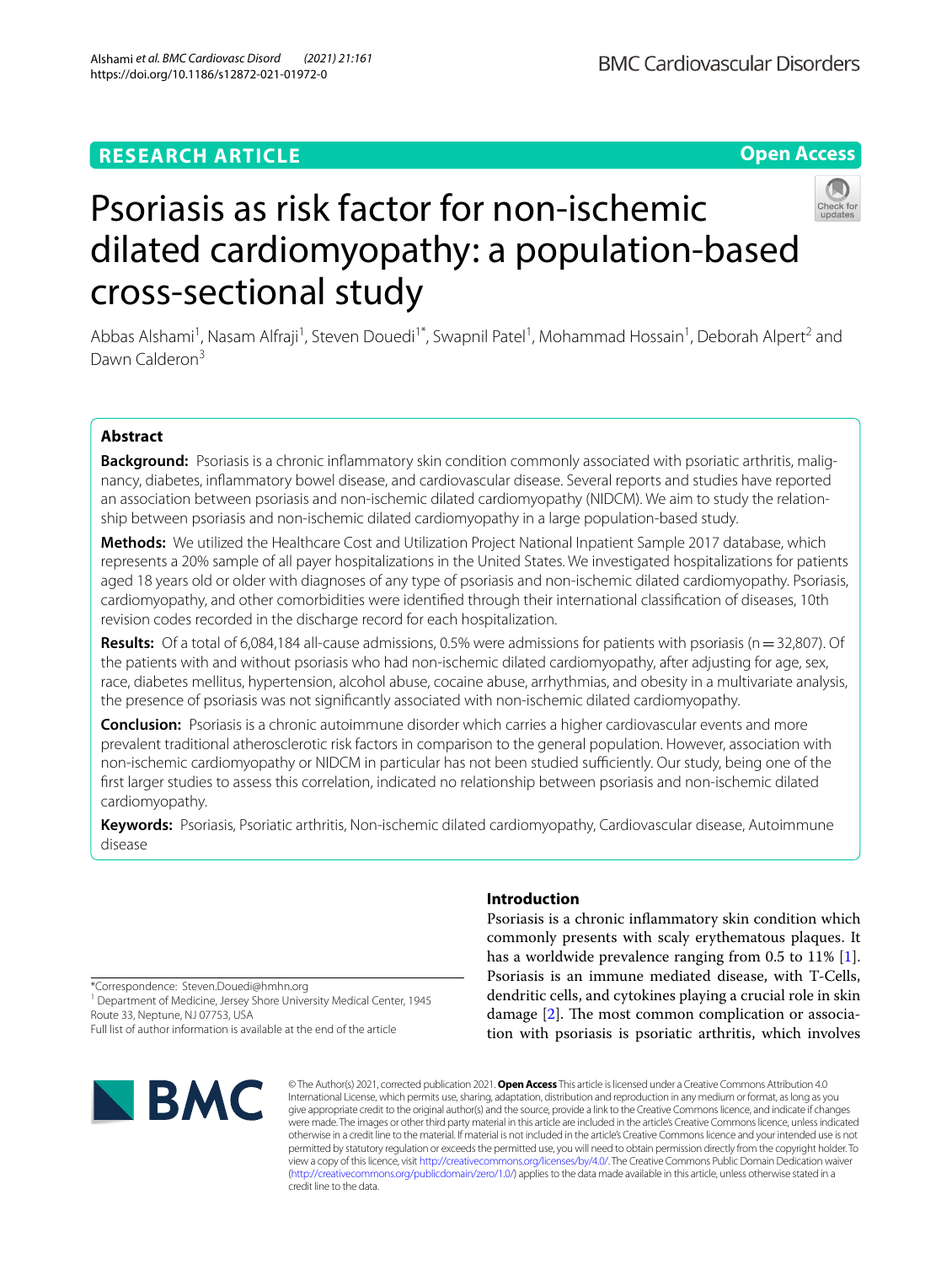the musculoskeletal system [\[3](#page-5-2)]. Other conditions include but are not limited to malignancy, diabetes, infammatory bowel disease, and several studies have implied a possible relationship between psoriasis and cardiovascular disease [\[4](#page-5-3)[–13\]](#page-5-4). While the relationship between psoriasis and cardiomyopathies, especially non-ischemic dilated cardiomyopathy (NIDCM), has been suggested through case reports and small observational studies, the association has not been evaluated using a large sample. This population-based study aims to investigate the correlation between patients with psoriasis and non-ischemic dilated cardiomyopathy.

#### **Methods**

#### **Study design/settings**

We conducted a cross sectional study for adults hospitalized for any cause at any hospital in 2017 in the United States. We utilized the Healthcare Cost and Utilization Project National Inpatient Sample (HCUP-NIS) 2017 database, which represents a 20% sample of all payer hospitalizations in the United States. These hospitalizations were selected systematically by the Agency for Healthcare Resources and Quality (AHRQ), thus represent all the hospitalizations in the United States in 2017. Notably, these encounters represent hospitalizations, not patients, so multiple potential hospitalizations for the same patient are considered as multiple encounters.

#### **Participants**

We included all hospitalizations for patients  $\geq$  18 years old. We divided them to two main groups, admissions with and without psoriasis. Then, we identified admissions with and without NIDCM, as well as other clinical entities, in each main group. Encounters for patients aged<18 years old were excluded due to diferences in risk factors and pathophysiology of cardiomyopathy between the pediatric and adult populations.

#### **Variables**

The data collected in the database included demographic variables, admission diagnoses, procedures, type of insurance, geographical location, length of stay, and inpatient mortality, among others. Every encounter can include up to 40 diagnoses and are coded using the international classifcation of diseases, 10th revision (ICD-10 codes).

#### **Outcomes**

We aimed to investigate if psoriasis represents an independent risk factor for NIDCM.

#### **Data measurement**

Admission diagnoses, including psoriasis, NIDCM, and other comorbidities and substances were identifed through their ICD-10 codes recorded in the discharge record for each hospitalization. ["Appendix"](#page-4-0) contains a list of the ICD-10s used in this study.

#### **Ethical considerations**

Institutional review board (IRB) is not required to for studies utilizing the national inpatient sample, as it falls under the "limited data sets" category exempted by the HIPAA privacy regulations ([http://privacyruleandresear](http://privacyruleandresearch.nih.gov) [ch.nih.gov\)](http://privacyruleandresearch.nih.gov). The study was conducted in agreement with the principles of the Declaration of Helsinki.

#### **Statistical methods**

Continuous and categorical variables were described as mean with standard deviation (SD) and frequencies, as appropriate. Chi square and t-test were used to compare categorical and continuous variables, as appropriate. Multivariate analyses were performed to determine if psoriasis represents an independent risk factor for cardiomyopathies. All analyses were done using IBM SPSS Statistics™ version 25.0 (IBM Corporation, Artmonk, NY). An alpha value (*p*) of 0.05 was used to ascertain statistical signifcance.

#### **Results**

Of a total of 6,084,184 all-cause admissions, 0.5% were admissions for patients with psoriasis  $(n=32,807)$ .

#### **Baseline characteristics**

Baseline characteristics difered between admissions with and without psoriasis and are summarized in Table [1](#page-2-0). Mean age was 61 years with SD of 15.4 years for patients with psoriasis, as opposed to mean age of 57 years with SD of 20.2 years in admission for patients without psoriasis. Around half of the encounters were for female patients, and White was the most prevalent race for both populations. Generally, comorbidities were more prevalent in patients with than without psoriasis.

#### **Psoriasis and NIDCM**

Of all-cause admission records, 0.7% had NIDCM, as opposed to 0.9% in patients with psoriasis  $(p=0.03)$ . However, after adjusting for all the variables listed in Table [1](#page-2-0) in a multivariate analysis, psoriasis failed to survive as an independent predictor of NIDCM (Table [2](#page-3-0)).

When NIDCM was further subdivided into diferent causes, only viral and alcoholic cardiomyopathies were statistically associated with psoriasis in bivariate analyses (Chi-square test) (Table [3](#page-3-1)). Multivariable analyses using multivariable logistic regression models showed that psoriasis survived as an independent risk factor for viral CM with marginal statistical signifcance (adjusted OR 2.3, 95% CI 1.020–5.131,  $p = 0.045$ ), while it failed to predict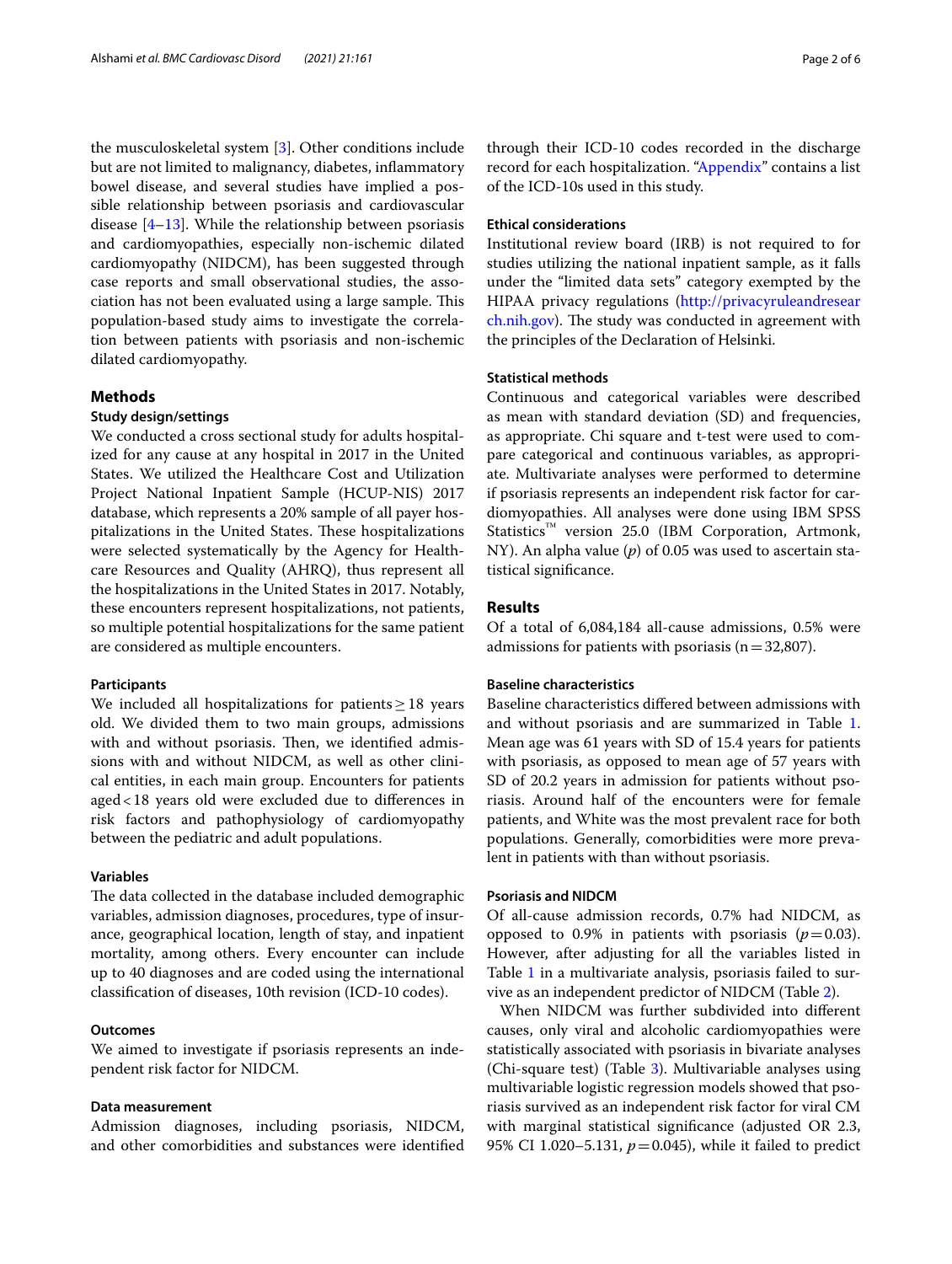|                                       | All admissions     | Admissions with psoriasis | $p$ value |
|---------------------------------------|--------------------|---------------------------|-----------|
|                                       | Mean (SD) or N (%) | Mean (SD) or N (%)        |           |
| Age (years)                           | 57.9 (20.3)        | 61.2(15.4)                | < 0.001   |
| Sex                                   |                    |                           | < 0.001   |
| Male                                  | 2,554,599 (42.2)   | 16,388 (50)               |           |
| Female                                | 3,496,439 (57.8)   | 16,416 (50)               |           |
| Race                                  |                    |                           | < 0.001   |
| White                                 | 3,924,190 (67.2)   | 26,032 (79.3)             |           |
| Black                                 | 891,986 (15.3)     | 1782 (5.4)                |           |
| Hispanic                              | 649,121 (11.1)     | 2275 (6.9)                |           |
| Asian or Pacific Islander             | 161,026 (2.8)      | 668(2)                    |           |
| Native American                       | 361,77 (0.6)       | 195 (0.6)                 |           |
| Other                                 | 178,555 (3.1)      | 755 (2.3)                 |           |
| Hypertension                          | 3,342,609 (55.2)   | 21,505 (65.6)             | < 0.001   |
| Diabetes Mellitus                     | 1,623,171 (26.8)   | 10,831 (33)               | < 0.001   |
| Arrhythmias                           | 999,060 (16.5)     | 5706 (17.4)               | < 0.001   |
| Hyperthyroidism                       | 30,933 (0.5)       | 183 (0.6)                 | 0.238     |
| Smoking                               | 981,827 (16.2)     | 6195 (18.9)               | < 0.001   |
| Obesity                               | 955,616 (15.8)     | 8639 (26.3)               | < 0.001   |
| Alcohol abuse                         | 1,153,177 (19.1)   | 10,241 (31.2)             | < 0.001   |
| Cocaine abuse                         | 84,584 (1.4)       | 347(1.1)                  | < 0.001   |
| Long term use of corticosteroids      | 93,308 (1.5)       | 1283 (3.9)                | < 0.001   |
| History of chemotherapy/immunotherapy | 85,623 (1.4)       | 480 (1.5)                 | 0.461     |
| History of radiotherapy               | 81,775 (1.4)       | 493 (1.5)                 | 0.02      |
| Sarcoidosis                           | 16,254(0.3)        | 158(0.5)                  | < 0.001   |
| Total                                 | 6,084,184 (100)    | 32,807 (100)              |           |

<span id="page-2-0"></span>

|  |  | Table 1 Baseline characteristics of all admitted patients and patients with psoriasis |  |  |  |  |  |  |  |
|--|--|---------------------------------------------------------------------------------------|--|--|--|--|--|--|--|
|--|--|---------------------------------------------------------------------------------------|--|--|--|--|--|--|--|

alcoholic CM (adjusted OR 0.941, 95% CI 0.651–1.359,  $p = 0.74$ .

#### **Discussion**

This is a cross sectional study aimed to investigate the association between psoriasis and NIDCM. We found that NIDCM was more prevalent in patients with psoriasis; however, this association is likely due to higher prevalence of risk factors of NIDCM, rather than psoriasis. The only exception was viral CM, which was 2.3 times more likely to afect patients with psoriasis. We also found that arrythmias, followed by hypertension, black race, and male gender were the strongest predictors of NIDCM. Other independent predictors included native American race, alcoholism, sarcoidosis, hyperthyroidism, and cocaine use, among others (Table [2\)](#page-3-0).

Several studies have described the higher prevalence of cardiovascular diseases such as acute coronary disease and cerebrovascular events in psoriatic patients comparing to the general population  $[5-13]$  $[5-13]$  $[5-13]$ . However, the prevalence of cardiomyopathy in those patients has not been well studied. The prevalence of psoriasis in our study was 0.5%, with mean age of our psoriatic patients was 61 years ( $\pm$ 15.4) years comparing to a mean age of 57  $(\pm 20.2)$  years for all cause admission. Regarding ethnicity, Caucasians were more prevalent in our data in both populations. However, psoriasis has been noted to be more prevalent in white race historically [\[14](#page-5-6)]. We found an equal distribution between males and females.

Despite several previous studies and data that demonstrated the association of adverse cardiovascular risk factors and events with psoriasis or psoriatic arthritis [[5–](#page-5-5)[13\]](#page-5-4), our present study found that no increased occurrence of NIDCM with any type of psoriasis after adjusting for the traditional risk factors such as age, sex, race, diabetes mellitus, hypertension, alcohol abuse, cocaine abuse, arrythmias, and obesity. Therefore, psoriasis cannot be considered as independent risk factor for NIDCM according to our study.

Nonetheless, upon literature review, an interesting relationship between psoriasis and non-ischemic cardiomyopathy has been increasingly reported in few case reports and studies. Most of these cases were associated with non-ischemic dilated cardiomyopathy; however, few reports described hypertrophic cardiomyopathy in psoriasis patients [[15–](#page-5-7)[18](#page-5-8)]. Eliakim-Raz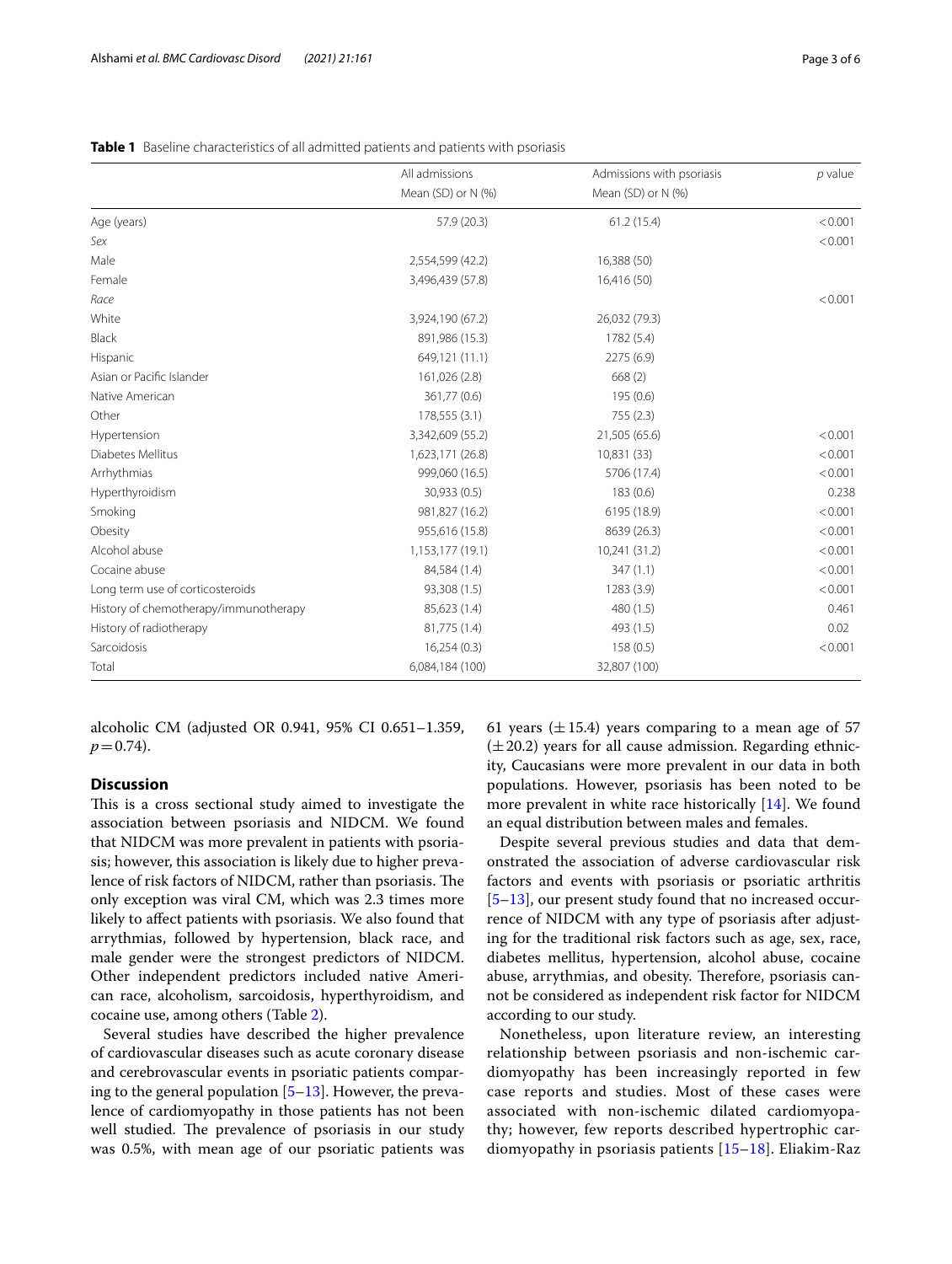<span id="page-3-0"></span>**Table 2** Multivariable logistic regression model to predict nonischemic cardiomyopathies

| Variable                        | <b>OR</b> | 95% CI for OR   | p value |
|---------------------------------|-----------|-----------------|---------|
| Age                             | 0.989     | 0.988-0.990     | < 0.001 |
| Sex, female                     | 0.472     | $0.462 - 0.482$ | < 0.001 |
| Race, White                     | 1         |                 | Ref     |
| Race, Black                     | 2.280     | 2.228-2.333     | < 0.001 |
| Race, Hispanic                  | 1.271     | 1.228-1.315     | < 0.001 |
| Race, Asian or Pacific Islander | 1.352     | 1.270-1.439     | < 0.001 |
| Race, Native American           | 1.711     | 1.536-1.906     | < 0.001 |
| Race, other                     | 1.079     | 1.013-1.150     | 0.018   |
| Diabetes Mellitus               | 1.035     | 1.014-1.056     | 0.001   |
| Hypertension                    | 2.615     | 2.541-2.690     | < 0.001 |
| Alcoholism                      | 1.639     | 1.593-1.688     | < 0.001 |
| Smoking                         | 1.175     | 1.146-1.205     | < 0.001 |
| Cocaine use                     | 1.429     | 1.347-1.516     | < 0.001 |
| Arrhythmias                     | 5.191     | 5.082-5.302     | < 0.001 |
| Obesity                         | 0.819     | 0.793-0.845     | < 0.001 |
| Sarcoidosis                     | 1.541     | 1.365-1.741     | < 0.001 |
| Psoriasis                       | 1.030     | $0.912 - 1.165$ | 0.632   |
| History of chemo/immunotherapy  | 1.428     | 1.320-1.544     | < 0.001 |
| History of radiotherapy         | 0.964     | 0.886-1.049     | 0.391   |
| Hyperthyroidism                 | 1.498     | 1.362-1.648     | < 0.001 |

<span id="page-3-1"></span>**Table 3** Bivariate correlations between psoriasis and diferent types of cardiomyopathies

| Cardiomyopathy type | Frequency | N with psoriasis (%) | p value |
|---------------------|-----------|----------------------|---------|
| Idiopathic          | 39.943    | 239(0.6)             | 0.11    |
| Peripartum CM       | 903       | 1(0)                 | 0.08    |
| Alcoholic CM        | 4105      | 36(0.9)              | 0.003   |
| Drug induced CM     | 2626      | 11(0.4)              | 0.40    |
| Viral CM            | 456       | 6(1.3)               | 0.02    |
| <b>Total NICM</b>   | 46,369    | 285(0.6)             | 0.03    |

et al. investigated 2292 psoriasis patients in 2008 for cardiomyopathy in one large hospital in Israel. This study reported cardiomyopathy of diferent types in 20 of these psoriasis patients (a prevalence of 0.87%). Ten of the twenty were diagnosed with dilated CM (a prevalence of 0.43% among psoriasis patients) and most of them had normal coronaries  $[15]$  $[15]$ . A case report by Abdelaoui et al. also revealed NIDCM in a patient with a long history of psoriasis [\[16](#page-5-9)]. Pietrzak et al. reported dilated cardiomyopathy with a severe ventricular impairment higher than it could result from myocardial ischemia in psoriasis patient [\[17\]](#page-5-10). Moreover, Fukuhara et al. reported an association between psoriatic arthritis, Takayasu's disease, and non-ischemic dilated

CM, which supposedly suggests a common underlying immune-mediated infammatory process among the three conditions [\[18\]](#page-5-8).

Another cohort study by Zhao et al. demonstrated that patients with severe psoriasis showed subclinical myocardial (left ventricular systolic) dysfunction as detected by 2D speckle tracking derived strain analysis compared with control group [[19\]](#page-5-11). Milaniuk et al. screened the echocardiography of patients with psoriasis and psoriatic arthritis and reported left ventricle diastolic dysfunction in 27.8% of the patients, and left ventricle hypertrophy in 11.1%. Left ventricular systolic dysfunction has been noticed as well [[20\]](#page-5-12). Similarly, a large study conducted by Biyik et al. in one of the hospitals in Turkey in 2006 found that the longer is the disease, the higher incidence of left ventricular diastolic dysfunction is in psoriasis patients [[21\]](#page-5-13).

Studies have proposed few possible hypotheses that would lead to NIDCM in psoriasis patients [[22,](#page-5-14) [23](#page-5-15)]. One of them suggests that psoriasis-induced myocardial infammation will eventually results in a form of infammatory non-ischemic dilated cardiomyopathy involving certain growth factors and cytokines produced by infammatory cells such as transforming growth factor-β, interleukin-1 (IL-1), and interleukin-17A (IL-17A) [\[22](#page-5-14)]. Another article by Ryabkova et al. illustrated an interesting autoantibody-mediated mechanism engaging several classes of autoantibodies (AAb) such as cytotoxic autoantibodies or cell-modulating autoantibodies. Cytotoxic antibodies, such as anti-cardiac troponin I Ab, anti-α- and anti-β-myosin heavy chain Ab and anti-mitochondrial Ab, can cause antibody-dependent cardiomyocyte death, accompanied by severe infammation with increase in the local concentration of tumor necrosis factor (TNF- $\alpha$ ), nitric oxide, and cytokines. On the other hand, cell-modulating autoantibodies have dysregulating efects resulting in alteration of cell function, growth and signaling and eventually leading to contractility and/or conduction disorders [\[23\]](#page-5-15).

Interestingly, on bivariate analysis of the psoriasis patients in our study, the prevalence of alcoholic and viral cardiomyopathies was higher in this population compared to the general population, at 0.9% and 1.3%, respectively. Having said that, after adjusting for potential confounding factors in multivariable regression models, only viral CM seemed to maintain the statistical signifcance (OR 2.3, 95% CI 1.020–5.131, *p*=0.045). The higher prevalence of alcoholic CM in patients with psoriasis can be attributed to the higher prevalence of alcoholism in patients with psoriasis (31% vs 19%, Table [1](#page-2-0)). Although not statistically signifcant, the association between alcoholic CM and psoriasis is noticeably observed at 0.941% in our study which could be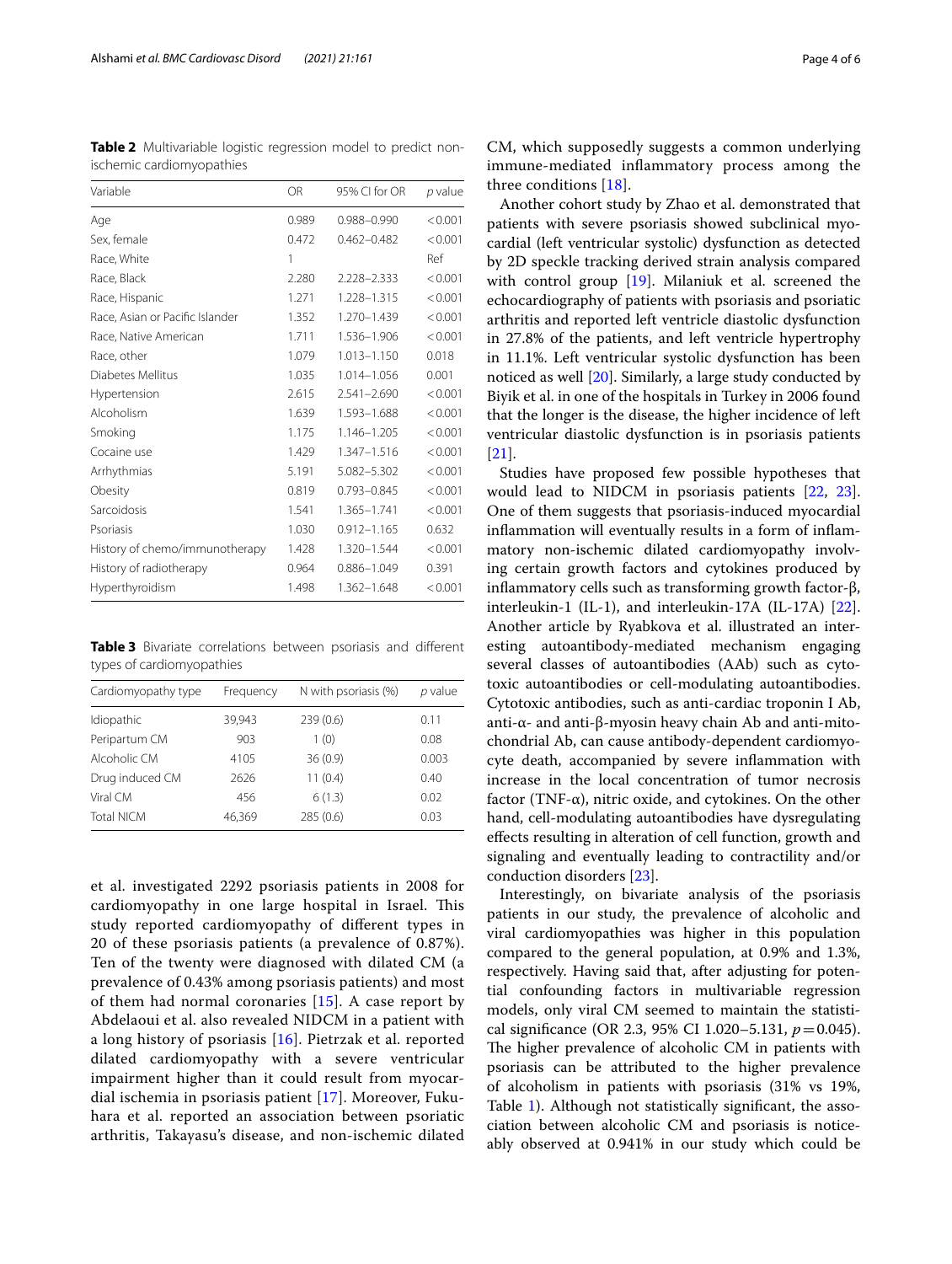attributed to the psychosocial aspects and consequences of this debilitating autoimmune disease [[24](#page-5-16), [25](#page-5-17)]. As viral cardiomyopathy is the only type that has been noticed to be associated with psoriasis in our current study, several explanations could justify this higher incidence. One of the reasons is that psoriasis patients have immune dysfunction that could put them at a higher risk for infections and its complications, including viral infections, compared to the general population [\[26](#page-5-18)].

Our study is one of the frst studies to highlight the association between NIDCM and any type of psoriasis; therefore, we cannot disclose a defnitive conclusion, especially given the cross-sectional design of the study that is insufficient to establish causality. More robust and larger studies could illustrate the causality between viral and alcoholic cardiomyopathies and psoriasis. In addition, including infammatory markers in future studies can provide additional information about the existence of such association.

We observe that our study has several limitations that might impact the application of its fndings and must be acknowledged. First, severity of the disease in psoriatic patients was not available, therefore the association between severity of psoriasis and cardiomyopathy cannot be assessed. Second, HCUP-NIS database does not provide information on other important confounders such as anti-psoriatic immunosuppressive medications that could cause cardiomyopathy as a side efect. Finally, our study is cross sectional which analyzes the prevalence at single point time and subsequently cannot assess the infuence of the disease duration on precipitating cardiomyopathy.

#### **Conclusion**

Psoriasis is a chronic autoimmune disorder which traditionally carries a high cardiovascular risk including accelerated atherosclerosis and ischemic CM in comparison to the general population. Moreover, previous data has suggested that aggressive treatment of the disease as well as better control of the traditional atherosclerotic risk factors may reduce cardiovascular events in psoriatic patients. Despite the interesting relation between psoriasis and NIDCM that has been reported increasingly in few case reports and studies, our current study indicated no correlation between psoriasis and NIDMC, except viral type, although we cannot reach a defnitive conclusion from a single study and the aforementioned limitations might have influenced the results. Therefore, further research especially prospective studies are recommended to illuminate the exact correlation between all diferent subclasses of psoriasis and non-ischemic dilated cardiomyopathy.

#### <span id="page-4-0"></span>**Appendix**

List of ICD-10 used in the study:

- 1. Psoriasis: "L40" and its subclassifcations.
- 2. Peripartum cardiomyopathy: "O90.3".
- 3. Viral cardiomyopathy: "B33.24".
- 4. Idiopathic dilated cardiomyopathy: "I42.0"
- 5. Alcoholic cardiomyopathy: "I42.6"
- 6. Drug induced cardiomyopathy: "I42.7"
- 7. Non-ischemic cardiomyopathies: ICD-10 of points 2–6 above.
- 8. Diabetes mellitus: "E08", "E09", "E10", "E11", "E12", "E13" and their subclassifcations.
- 9. Hypertension: "I10", "I11", "I12", "I13", "I15" and their subclassifcations.
- 10. Arrhythmias: "I47", "I48" and their subclassifcations.
- 11. Alcohol: "F10" and its subclassifcation.
- 12. Cocaine: "F14" and its subclassifcation.
- 13. Obesity: "E66", "Z68.3", "Z68.4" and subclassifcations.
- 14. Smoking: "F17" and subclassifcations.
- 15. Sarcoidosis: "D86" and subclassifcations.
- 16. Hyperthyroidism: "E05" and subclassifcations.
- 17. Chemo/Immunotherapy: "Z92.25", "Z92.21".
- 18. Radiotherapy: "Z92.3".

#### **Abbreviations**

NIDCM: Non-ischemic dilated cardiomyopathy; IRB: Institutional review board; CM: Cardiomyopathy.

#### **Acknowledgements**

Not applicable.

#### **Authors' contributions**

AA, NA, SD, and SP: Conceptualization; AA: methodology; AA, NA, SD: analysis; AA, NA, SD: data curation; AA, NA, SD: writing—original draft preparation; AA, NA, SD, SP, MH, DRA, and DC: writing—review and editing; SP, MH, DRA, and DC: supervision. All authors have read and agreed to the published version of the manuscript. All authors read and approved the fnal manuscript.

#### **Funding**

This research did not receive any specifc grant from funding agencies in the public, commercial, or not-for-proft sectors.

#### **Availability of data and materials**

The datasets generated and/or analyzed during the current study are available in the Healthcare Cost and Utilization Project National Inpatient Sample (HCUP-NIS) 2017 database repository ([https://www.hcup-us.ahrg.gov/nisov](https://www.hcup-us.ahrg.gov/nisoverview.jsp) [erview.jsp](https://www.hcup-us.ahrg.gov/nisoverview.jsp)).

#### **Declarations**

#### **Ethics approval and consent to participate**

Institutional review board (IRB) is not required to for studies utilizing the national inpatient sample, as it falls under the "limited data sets" category exempted by the HIPAA privacy regulations ([http://privacyruleandresearch.](http://privacyruleandresearch.nih.gov)